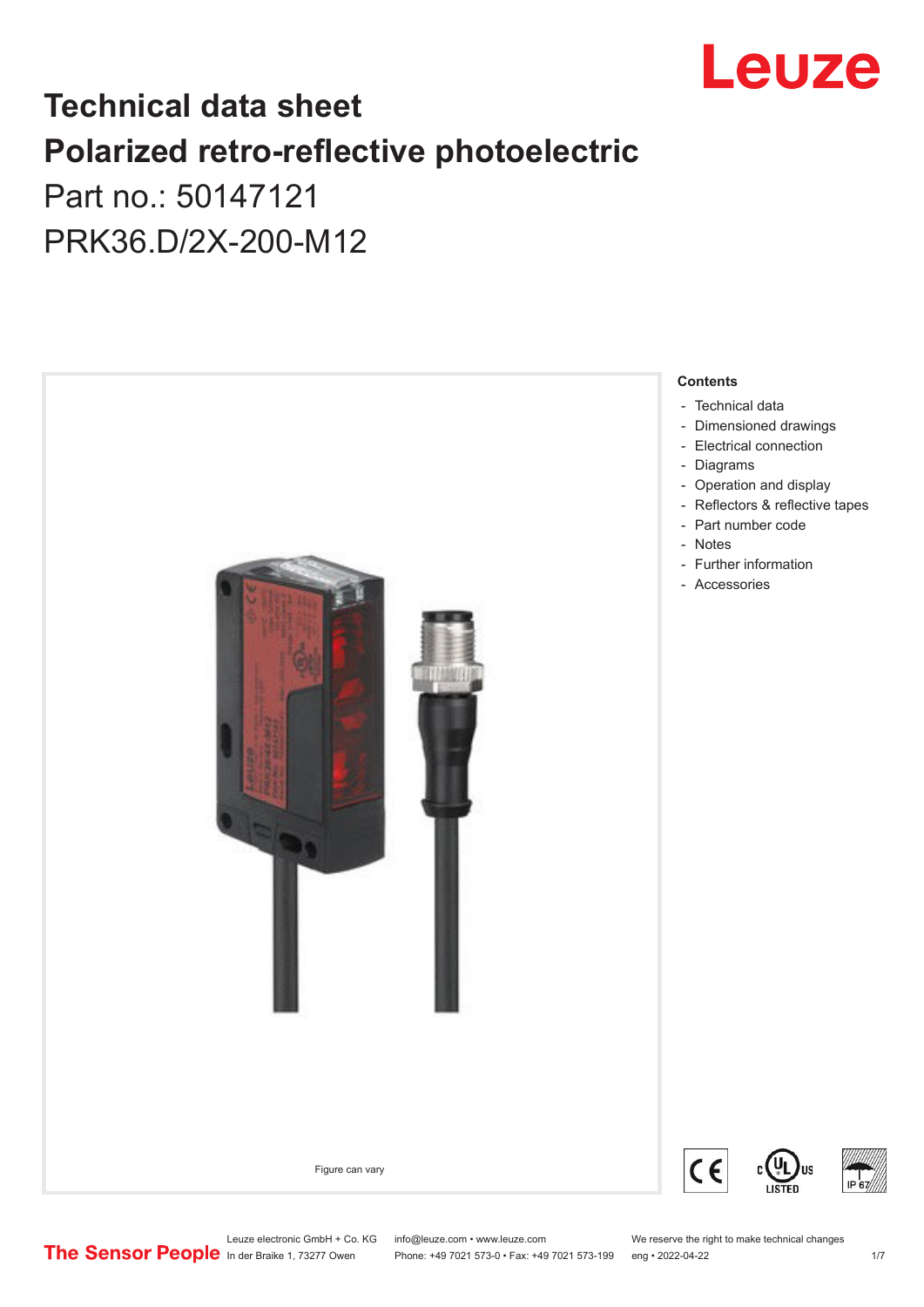#### <span id="page-1-0"></span>**Technical data**

# Leuze

#### **Basic data**

| <b>Series</b>                   |                               | 36                                           |
|---------------------------------|-------------------------------|----------------------------------------------|
| <b>Operating principle</b>      |                               | Reflection principle                         |
| Application                     |                               | Detection of stretch-wrapped objects         |
|                                 | <b>Optical data</b>           |                                              |
|                                 | <b>Operating range</b>        | Guaranteed operating range                   |
|                                 | <b>Operating range</b>        | 0.3  11 m, With reflector TK(S)<br>100x100   |
|                                 | <b>Operating range limit</b>  | Typical operating range                      |
|                                 | <b>Operating range limit</b>  | $0.314$ m, With reflector $TK(S)$<br>100x100 |
| <b>Light source</b>             |                               | LED, Red                                     |
|                                 | Wavelength                    | 645 nm                                       |
| <b>Transmitted-signal shape</b> |                               | Pulsed                                       |
| LED group                       |                               | Exempt group (in acc. with EN 62471)         |
| <b>Electrical data</b>          |                               |                                              |
|                                 | Protective circuit            | Polarity reversal protection                 |
|                                 |                               | Short circuit protected                      |
|                                 |                               | <b>Transient protection</b>                  |
|                                 |                               |                                              |
|                                 | Performance data              |                                              |
|                                 | Supply voltage U <sub>B</sub> | 10  30 V, DC, Incl. residual ripple          |
|                                 | <b>Residual ripple</b>        | $0 15 \%$ , From $U_{\rm B}$                 |
|                                 | <b>Open-circuit current</b>   | 020mA                                        |

#### **Outputs**

|  | Number of digital switching outputs 1 Piece(s) |  |  |
|--|------------------------------------------------|--|--|
|--|------------------------------------------------|--|--|

| <b>Switching outputs</b><br><b>Voltage type</b> | DC.                              |  |
|-------------------------------------------------|----------------------------------|--|
| Switching current, max.                         | 100 mA                           |  |
| <b>Switching voltage</b>                        | high: $\geq (U_{\text{B}} - 2V)$ |  |
|                                                 | $low: \leq 2$ V                  |  |
| <b>Switching output 1</b>                       |                                  |  |

**Assignment** Connection 1, pin 4 **Switching element** Transistor, NPN **Switching principle** Light switching

#### **Timing**

| <b>Switching frequency</b> | 300 Hz    |
|----------------------------|-----------|
| <b>Response time</b>       | $1.66$ ms |
| <b>Readiness delay</b>     | 300 ms    |

| <b>Connection 1</b>                                      |                              |
|----------------------------------------------------------|------------------------------|
| <b>Function</b>                                          | Signal OUT                   |
|                                                          | Voltage supply               |
| <b>Type of connection</b>                                | Cable with connector         |
| <b>Cable length</b>                                      | 200 mm                       |
| <b>Sheathing material</b>                                | <b>PUR</b>                   |
| Cable color                                              | <b>Black</b>                 |
| <b>Number of conductors</b>                              | 4-wire                       |
| Wire cross section                                       | $0.2$ mm <sup>2</sup>        |
| <b>Thread size</b>                                       | M <sub>12</sub>              |
| <b>Type</b>                                              | Male                         |
| <b>Material</b>                                          | Plastic                      |
| No. of pins                                              | $4 - pin$                    |
| Encoding                                                 | A-coded                      |
|                                                          |                              |
| Mechanical data                                          |                              |
| Dimension (W x H x L)                                    | 20.5 mm x 76.3 mm x 44 mm    |
| <b>Housing material</b>                                  | Plastic                      |
| <b>Plastic housing</b>                                   | PC-PBT                       |
| Lens cover material                                      | Plastic / PMMA               |
| Net weight                                               | 65 g                         |
| <b>Housing color</b>                                     | <b>Black</b>                 |
| Type of fastening                                        | Through-hole mounting        |
|                                                          | Via optional mounting device |
|                                                          |                              |
| <b>Operation and display</b>                             |                              |
| Type of display                                          | LED                          |
| <b>Number of LEDs</b>                                    | 2 Piece(s)                   |
| Environmental data                                       |                              |
| Ambient temperature, operation                           | $-40$ 60 °C                  |
| Ambient temperature, storage                             | $-40$ 70 °C                  |
|                                                          |                              |
| <b>Certifications</b>                                    |                              |
| Degree of protection                                     | IP 67                        |
| <b>Protection class</b>                                  | III                          |
| <b>Certifications</b>                                    | c UL US                      |
| <b>Standards applied</b>                                 | IEC 60947-5-2                |
|                                                          |                              |
| <b>Classification</b>                                    |                              |
| <b>Customs tariff number</b>                             | 85365019                     |
| <b>ECLASS 5.1.4</b>                                      | 27270902                     |
| <b>ECLASS 8.0</b>                                        | 27270902                     |
| <b>ECLASS 9.0</b>                                        |                              |
|                                                          | 27270902                     |
| <b>ECLASS 10.0</b>                                       | 27270902                     |
| <b>ECLASS 11.0</b>                                       | 27270902                     |
|                                                          | 27270902                     |
|                                                          | EC002717                     |
| <b>ETIM 6.0</b>                                          | EC002717                     |
| <b>ECLASS 12.0</b><br><b>ETIM 5.0</b><br><b>ETIM 7.0</b> | EC002717                     |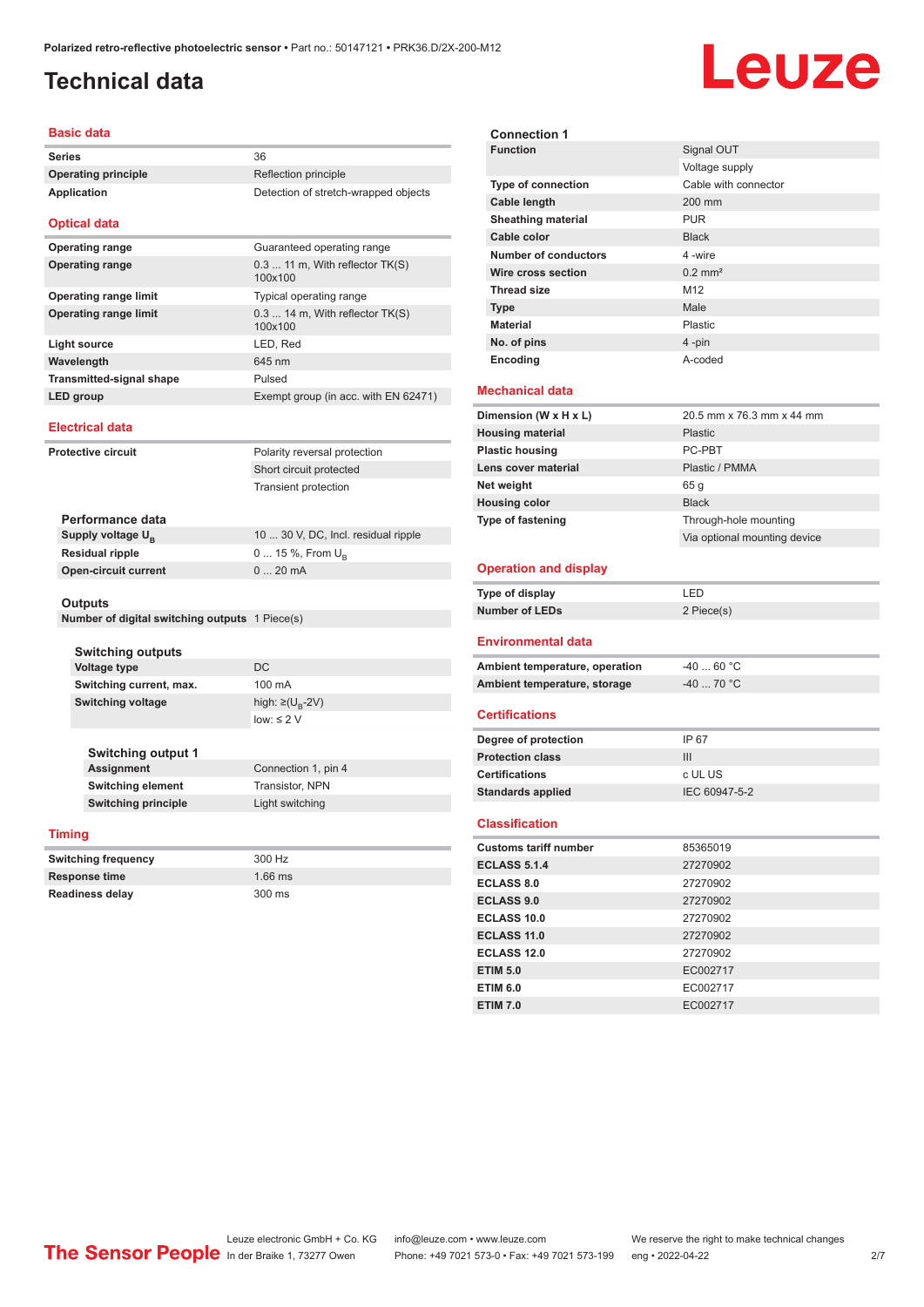#### <span id="page-2-0"></span>**Dimensioned drawings**

Leuze

All dimensions in millimeters



## **Electrical connection**

#### **Connection 1**

| <b>Function</b>           | Signal OUT            |
|---------------------------|-----------------------|
|                           | Voltage supply        |
| Type of connection        | Cable with connector  |
| Cable length              | 200 mm                |
| <b>Sheathing material</b> | <b>PUR</b>            |
| Cable color               | <b>Black</b>          |
| Number of conductors      | 4 -wire               |
| Wire cross section        | $0.2$ mm <sup>2</sup> |
| <b>Thread size</b>        | M12                   |
| <b>Type</b>               | Male                  |
| <b>Material</b>           | Plastic               |
| No. of pins               | 4-pin                 |
| Encoding                  | A-coded               |

#### **Pin Pin assignment**

| 2                    | n.c.              |
|----------------------|-------------------|
| $\ddot{\phantom{0}}$ | GND               |
| $\overline{a}$       | $\overline{1}$ IT |

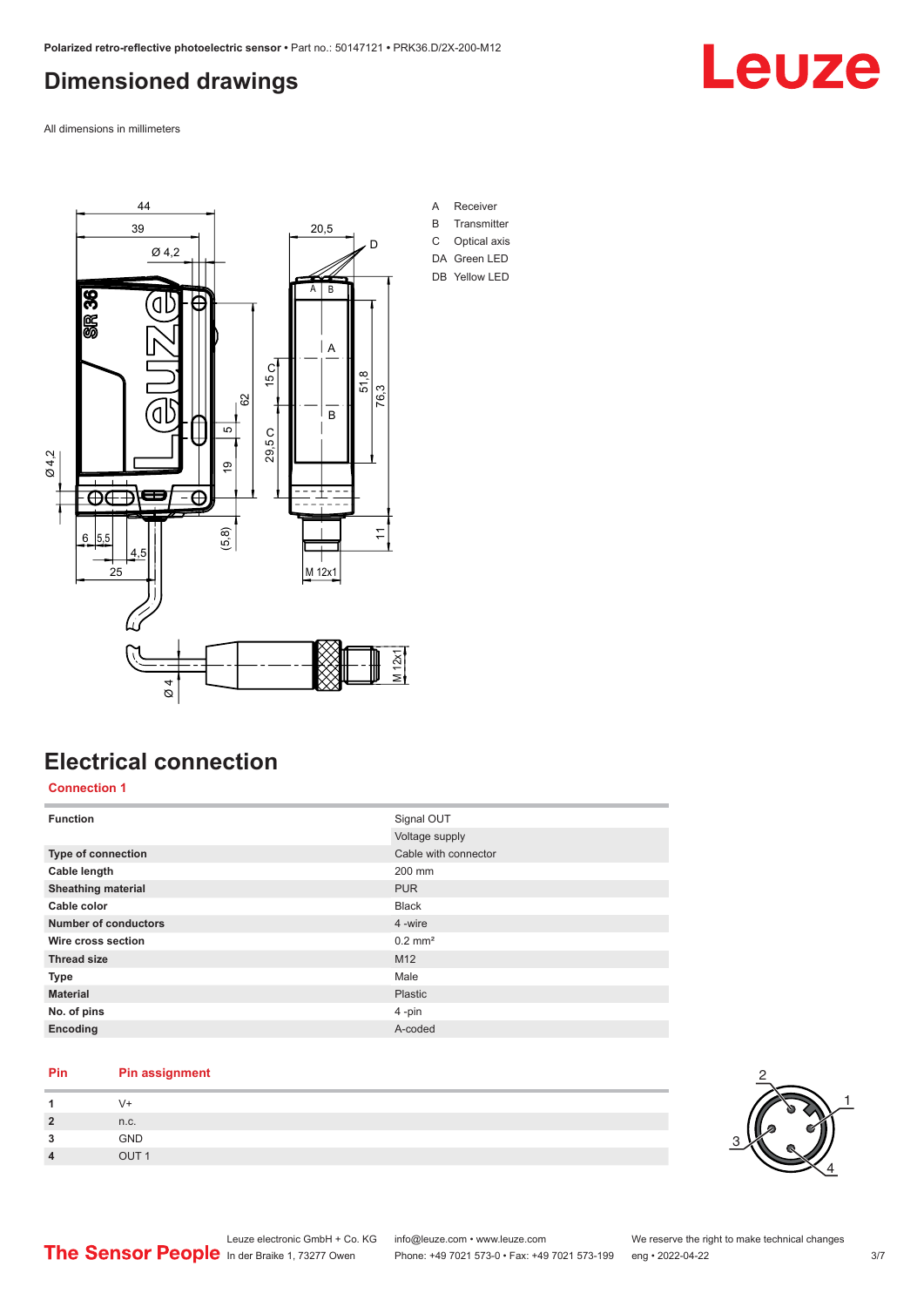#### <span id="page-3-0"></span>**Diagrams**

# Leuze

#### Typ. response behavior (TKS100x100)



#### Typ. function reserve



- x Distance [m]
- y Function reserve
- A TKS 100x100
- B TKS 40x60
- C TKS 20x40
- D Film REF 4-A-50x50

## **Operation and display**

| <b>LED</b>     | <b>Display</b>           | Meaning                              |
|----------------|--------------------------|--------------------------------------|
|                | Green, continuous light  | Operational readiness                |
| $\overline{2}$ | Yellow, continuous light | Light path free                      |
|                | Yellow, flashing         | Light path free, no function reserve |

## **Reflectors & reflective tapes**

|                                        | Part no. | <b>Designation</b> | <b>Operating range</b><br><b>Operating range</b> | <b>Description</b>                                                                                                                                                                                                                            |
|----------------------------------------|----------|--------------------|--------------------------------------------------|-----------------------------------------------------------------------------------------------------------------------------------------------------------------------------------------------------------------------------------------------|
| $\begin{array}{c} \square \end{array}$ | 50117583 | MTKS 50x50.1       | 0.58m<br>0.510 m                                 | Design: Rectangular<br>Triple reflector size: 1.2 mm<br>Reflective surface: 50 mm x 50 mm<br><b>Material: Plastic</b><br>Base material: Plastic<br>Chemical designation of the material: PMMA8N<br>Fastening: Through-hole mounting, Adhesive |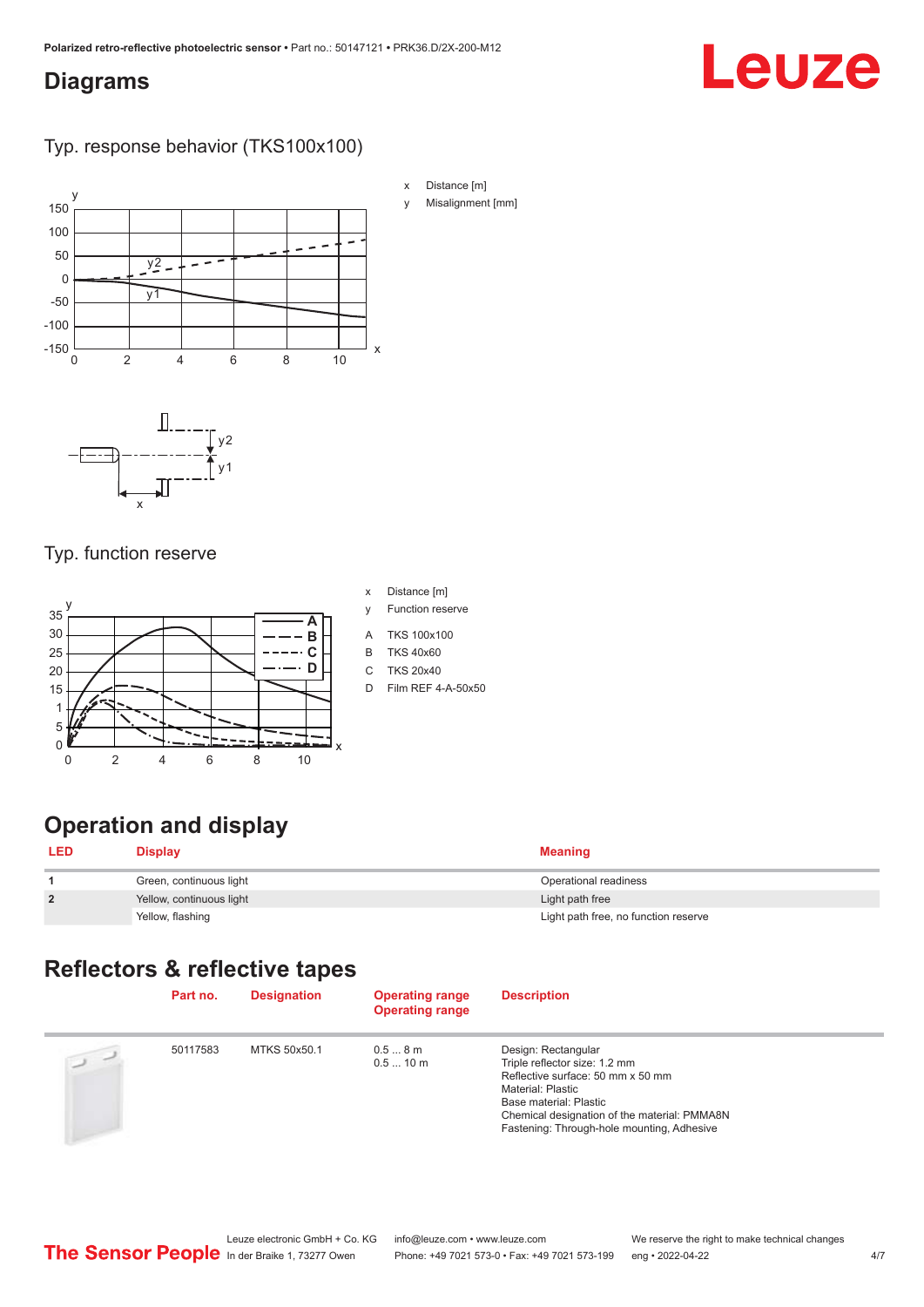## <span id="page-4-0"></span>**Reflectors & reflective tapes**



| Part no. | <b>Designation</b> | <b>Operating range</b><br><b>Operating range</b> | <b>Description</b>                                                                                                                                                                                                                                   |
|----------|--------------------|--------------------------------------------------|------------------------------------------------------------------------------------------------------------------------------------------------------------------------------------------------------------------------------------------------------|
| 50108300 | REF 4-A-50x50      | 0.82m<br>0.83m                                   | Design: Rectangular<br>Reflective surface: 50 mm x 50 mm<br>Material: Plastic<br>Chemical designation of the material: PMMA<br>Fastening: Self-adhesive                                                                                              |
| 50003192 | TK 100x100         | 0.311 m<br>$0.314$ m                             | Design: Rectangular<br>Triple reflector size: 4 mm<br>Reflective surface: 96 mm x 96 mm<br>Material: Plastic<br>Base material: Plastic<br>Chemical designation of the material: PMMA8N<br>Fastening: Rear side can be glued                          |
| 50024127 | <b>TK 82.2</b>     | 0.38m<br>0.310 m                                 | Design: Round<br>Triple reflector size: 4 mm<br>Reflection surface diameter: 79 mm<br><b>Material: Plastic</b><br>Base material: Plastic<br>Chemical designation of the material: PMMA8N<br>Fastening: Through-hole mounting, Rear side can be glued |
| 50022816 | <b>TKS 100X100</b> | $0.311$ m<br>$0.314$ m                           | Design: Rectangular<br>Triple reflector size: 4 mm<br>Reflective surface: 96 mm x 96 mm<br>Material: Plastic<br>Base material: Plastic<br>Chemical designation of the material: PMMA8N<br>Fastening: Through-hole mounting, Adhesive                 |
| 50081283 | <b>TKS 20X40</b>   | $0.33$ m<br>0.34m                                | Design: Rectangular<br>Triple reflector size: 2.3 mm<br>Reflective surface: 16 mm x 38 mm<br>Material: Plastic<br><b>Base material: Plastic</b><br>Chemical designation of the material: PMMA8N<br>Fastening: Through-hole mounting, Adhesive        |
| 50040820 | <b>TKS 40X60</b>   | 0.36m<br>0.38m                                   | Design: Rectangular<br>Triple reflector size: 4 mm<br>Reflective surface: 37 mm x 56 mm<br><b>Material: Plastic</b><br>Base material: Plastic<br>Chemical designation of the material: PMMA8N<br>Fastening: Through-hole mounting, Adhesive          |

#### **Part number code**

Part designation: **AAA36 D.E/FG-K**

| AAA36 | Operating principle / construction<br>HT36: Diffuse reflection sensor with background suppression<br>LS36: Throughbeam photoelectric sensor transmitter<br>LE36: Throughbeam photoelectric sensor receiver<br>PRK36: Retro-reflective photoelectric sensor with polarization filter |
|-------|-------------------------------------------------------------------------------------------------------------------------------------------------------------------------------------------------------------------------------------------------------------------------------------|
| D     | Light type<br>n/a: red light<br>I: infrared light                                                                                                                                                                                                                                   |
| Е     | Equipment<br>n/a: standard<br>1: 270° potentiometer<br>D: Depolarizing media                                                                                                                                                                                                        |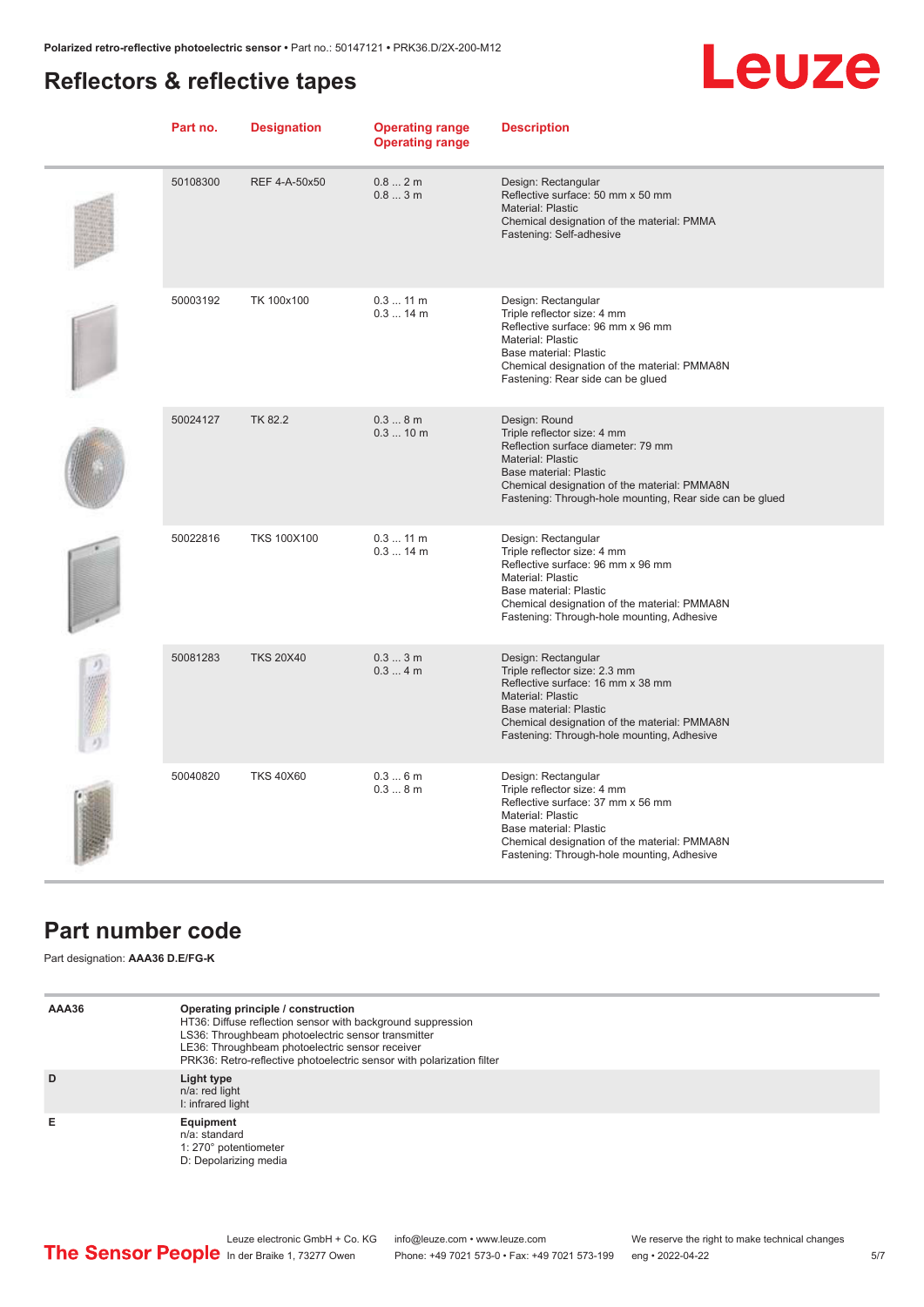#### <span id="page-5-0"></span>**Part number code**



| FG          | <b>Switching output / Function</b><br>2: NPN transistor output, light switching<br>N: NPN transistor output, dark switching<br>4: PNP transistor output, light switching<br>P: PNP transistor output, dark switching<br>X: pin not used |
|-------------|-----------------------------------------------------------------------------------------------------------------------------------------------------------------------------------------------------------------------------------------|
| ĸ           | n/a: cable, standard length 2000 mm, 3-wire<br>200-M12: cable, length 200 mm with M12 connector, 4-pin, axial (plug)<br>M12: M12 connector, 4-pin (plug)                                                                                |
| <b>Note</b> |                                                                                                                                                                                                                                         |
|             | $\&$ A list with all available device types can be found on the Leuze website at www.leuze.com.                                                                                                                                         |

#### **Notes**

| Observe intended use!                                                                                                                                                                                                         |
|-------------------------------------------------------------------------------------------------------------------------------------------------------------------------------------------------------------------------------|
| $\%$ This product is not a safety sensor and is not intended as personnel protection.<br>$\%$ The product may only be put into operation by competent persons.<br>♦ Only use the product in accordance with its intended use. |



#### **For UL applications:**

ª For UL applications, use is only permitted in Class 2 circuits in accordance with the NEC (National Electric Code).

ª These proximity switches shall be used with UL Listed Cable assemblies rated 30V, 0.5A min, in the field installation, or equivalent (categories: CYJV/ CYJV7 or PVVA/PVVA7)

## **Further information**

- Light source: Average life expectancy 100,000 h at an ambient temperature of 25 °C
- Response time: For short decay times, an ohmic load of approx. 5 kOhm is recommended
- Use in safety-relevant applications in accordance with EN ISO 13849-1:2015, e.g. muting, protective field switchover of safety laser scanners

#### **Accessories**

#### Connection technology - Connection cables

|        | Part no. | <b>Designation</b>     | <b>Article</b>   | <b>Description</b>                                                                                                                                                               |
|--------|----------|------------------------|------------------|----------------------------------------------------------------------------------------------------------------------------------------------------------------------------------|
| ₿<br>Ŵ | 50130652 | KD U-M12-4A-V1-<br>050 | Connection cable | Connection 1: Connector, M12, Axial, Female, A-coded, 4-pin<br>Connector, LED: No<br>Connection 2: Open end<br>Shielded: No<br>Cable length: 5.000 mm<br>Sheathing material: PVC |